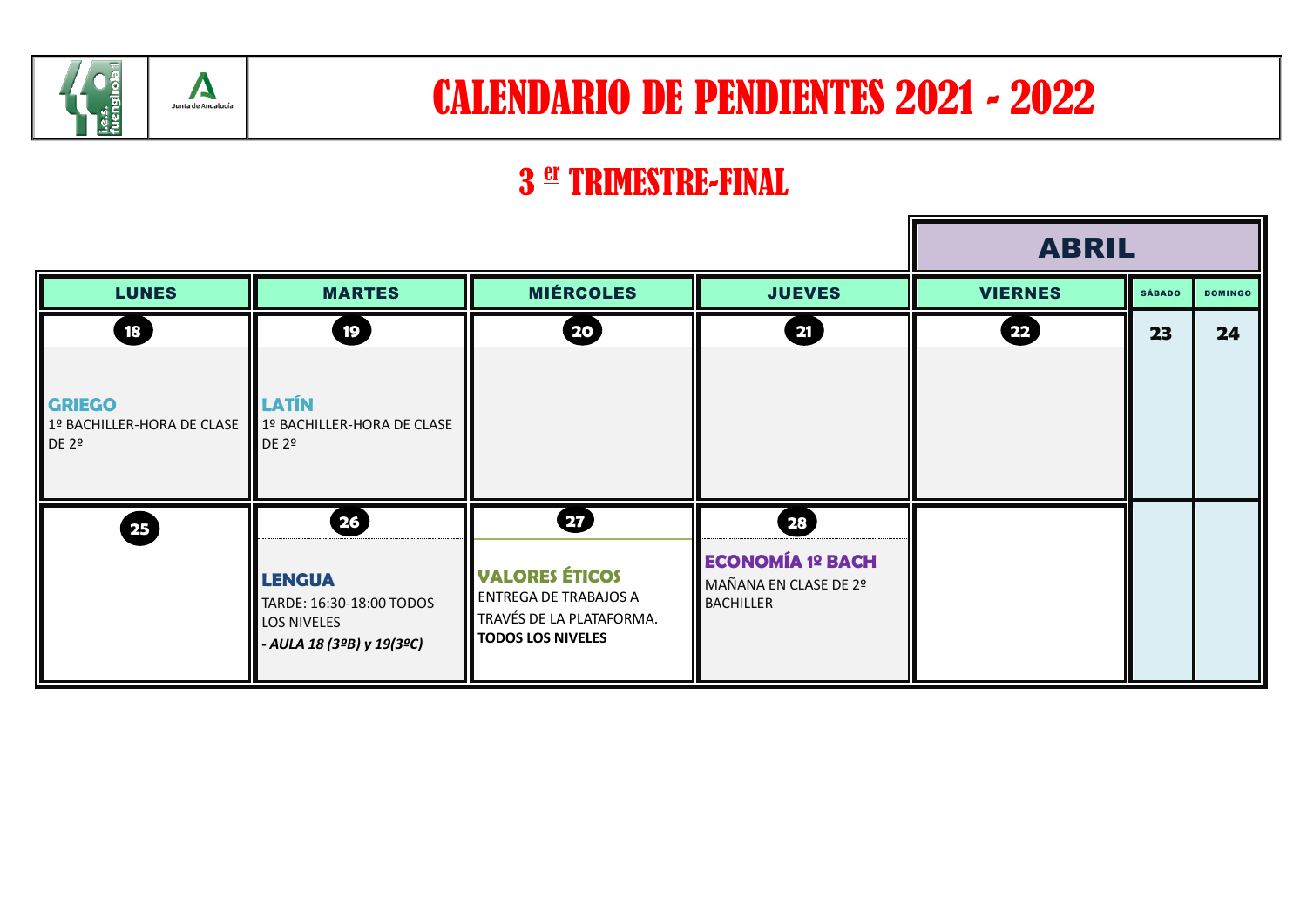

Ŀ

|                                                                                              |                                                                                                                                    |                                                                                                                                                                                                                                                |                                                                                                                                                                      | <b>MAYO</b>                                                                                 |                         |                |
|----------------------------------------------------------------------------------------------|------------------------------------------------------------------------------------------------------------------------------------|------------------------------------------------------------------------------------------------------------------------------------------------------------------------------------------------------------------------------------------------|----------------------------------------------------------------------------------------------------------------------------------------------------------------------|---------------------------------------------------------------------------------------------|-------------------------|----------------|
| <b>LUNES</b>                                                                                 | <b>MARTES</b>                                                                                                                      | <b>MIÉRCOLES</b>                                                                                                                                                                                                                               | <b>JUEVES</b>                                                                                                                                                        | <b>VIERNES</b>                                                                              | <b>SÁBADO</b>           | <b>DOMINGO</b> |
| $\overline{\mathbf{2}}$<br><b>FIESTA</b>                                                     | Ð                                                                                                                                  | $\bullet$<br><b>MATEMÁTICAS</b><br><b>PTE 2º ESO-</b> 3º ESO A - 9:30-<br>10:30// 3º ESO B, C Y D- 10:30-<br>11:30<br>PTE 3º ESO - 9:30-10:30 y -<br>10:30-11:30 en hora de<br>refuerzo<br>PTE 1º BACH - TARDE: 16:30-<br>18:00- AULA 18 (3ºB) | 5 <sup>1</sup><br><b>EDUCAC. PLÁSTICA Y</b><br><b>DIBUJO TÉCNICO</b><br><b>ENTREGA DE TRABAJOS A</b><br>TRAVÉS DE LA PLATAFORMA<br><b>TODOS LOS NIVELES</b>          | $6\phantom{a}$                                                                              | $\overline{\mathbf{z}}$ | 8              |
| $\overline{9}$<br><b>FÍSICA Y QUÍMICA</b><br>MAÑANA 2º ESO EN SU<br>CLASE DE 3º ESO          | 10<br><b>FÍSICA Y QUÍMICA</b><br>MAÑANA 2º ESO EN SU<br>CLASE DE 3º ESO<br>TARDE: 16:30 3º ESO Y 1º<br><b>BACH- AULA 18 (3º B)</b> | 11<br><b>FÍSICA Y QUÍMICA</b><br>MAÑANA 2º ESO EN SU CLASE<br>DE 3º ESO                                                                                                                                                                        | 12<br><b>FÍSICA Y QUÍMICA</b><br>MAÑANA 2º ESO EN SU<br>CLASE DE 3º ESO                                                                                              | $\overline{13}$<br><b>FÍSICA Y QUÍMICA</b><br>MAÑANA 2º ESO EN SU CLASE DE 3º<br><b>ESO</b> | 14                      | 15             |
| <b>INGLÉS 1º Y 2º</b><br><b>IDIOMA</b><br>17:00 TODOS LOS NIVELES<br>AULA 18 (3ºB) y 19(3ºC) |                                                                                                                                    | <b>TECNOLOGÍA</b><br>10:30-11:30- TODOS LOS<br>NIVELES - AULA 1º ESO D                                                                                                                                                                         | <b>GEOGRAFÍA E</b><br><b>HISTORIA</b><br>FECHA TOPE DE ENTREGA DE<br><b>TRABAJOS Y/O</b><br>CUESTIONARIOS, A TRAVÉS<br>DE LA PLATAFORMA. TODOS<br><b>LOS NIVELES</b> | <b>MÚSICA</b><br>PTES. 1º Y 2º ESO -SALA DE<br><b>PROFESORES 3ª HORA</b>                    |                         |                |
| <b>MATEMÁTICAS</b><br>PTE 1º ESO - 2º ESO A Y B<br>9:30-10:30// 2º ESO CYD-<br>10:30-11:30   |                                                                                                                                    |                                                                                                                                                                                                                                                | <b>FÍSICA Y QUÍMICA-1º</b><br><b>bachiller</b><br>MAÑANA 10:30-11;30 -<br>(AULA 1º BACHº A)                                                                          |                                                                                             |                         |                |